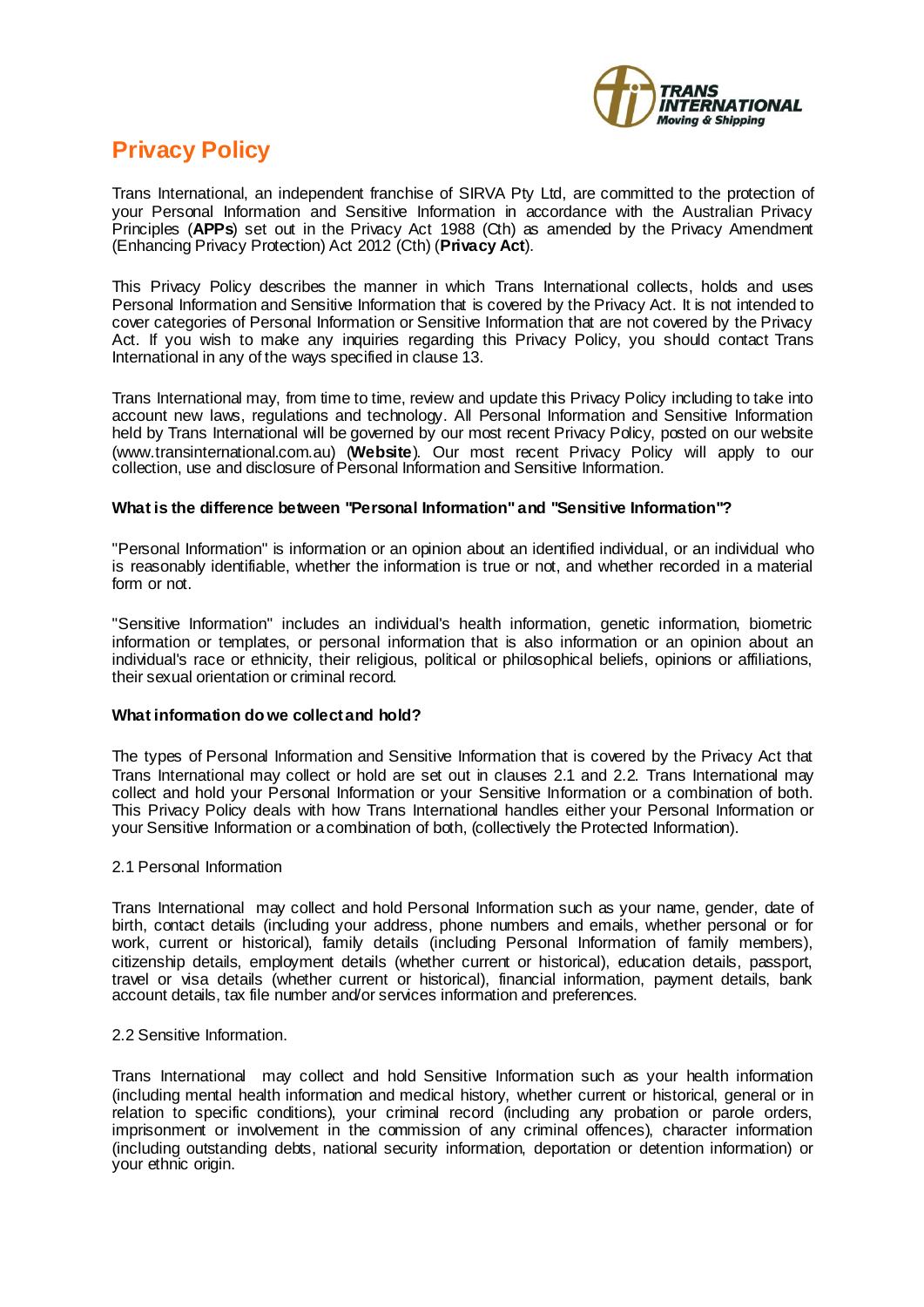

#### **Why do we collect Protected Information?**

3.1 Trans International collects Protected Information from clients (whether individuals or employer entities), employees, contractors, agents, and other individuals that is reasonably necessary for one of more of our functions or activities, including: in order to allow us to conduct our business functions, to meet any regulatory requirements which apply to our business, to market and sell our services and to conduct employee related activities.

3.2 You have the option to deal with us anonymously or by using a pseudonym. However you acknowledge that where this is impractical (for example when you contract with us) or where the law or a court order provides otherwise we are not required to provide these options to you.

3.3 If you choose not to provide your Personal Information to Trans International, we may not be able to undertake certain activities for you such as providing you with requested information or services.

#### **When and how do we collect Protected Information?**

4.1 Trans International collects Protected Information when you: visit our Website, supply or buy services, request information about us or our services, provide feedback, respond to a survey, change your content or email preferences, contract with us, fill in a form on our Website, or contact us by telephone, facsimile, email, post or in person.

4.2 Trans International may also collect Protected Information about you via third parties including from our suppliers, agents and government agencies.

4.3 In some circumstances we may receive Protected Information that we have not requested. If this occurs, we will comply with our obligations under the Privacy Act. You acknowledge that we may deidentify and/or destroy this information unless we are required to keep it by law.

#### **Information collected via our Website**

Trans International will not collect any Protected Information about users of our Website except when they knowingly provide it or as otherwise described below. For example, Trans International may collect Protected Information from users of the Website when they:

- complete an online form:
- complete a survey; and/or
- otherwise correspond with Trans International .

#### **Cookies**

5.2 Cookies are small text files that are transferred to a user's computer hard drive by a website for the purpose of storing information about a user's identity, browser type or website visiting patterns.

5.3 Cookies are used on our external websites for security purposes. We do not use cookies to collect information relating to website visiting patterns. If you access our Website, a cookie is downloaded onto your computer's hard drive when you first log on to our Website. You can adjust your internet browser to disable cookies, however Trans International may not be able to provide you with all the service or functionality you require on our Website if you choose to do so.

#### **Web Beacons**

5.4 Web beacons are images that originate from a third party site to track visitor activities. Trans International may use web beacons to collect aggregate data and provides this information to our Website host to administer and improve the performance of our Website.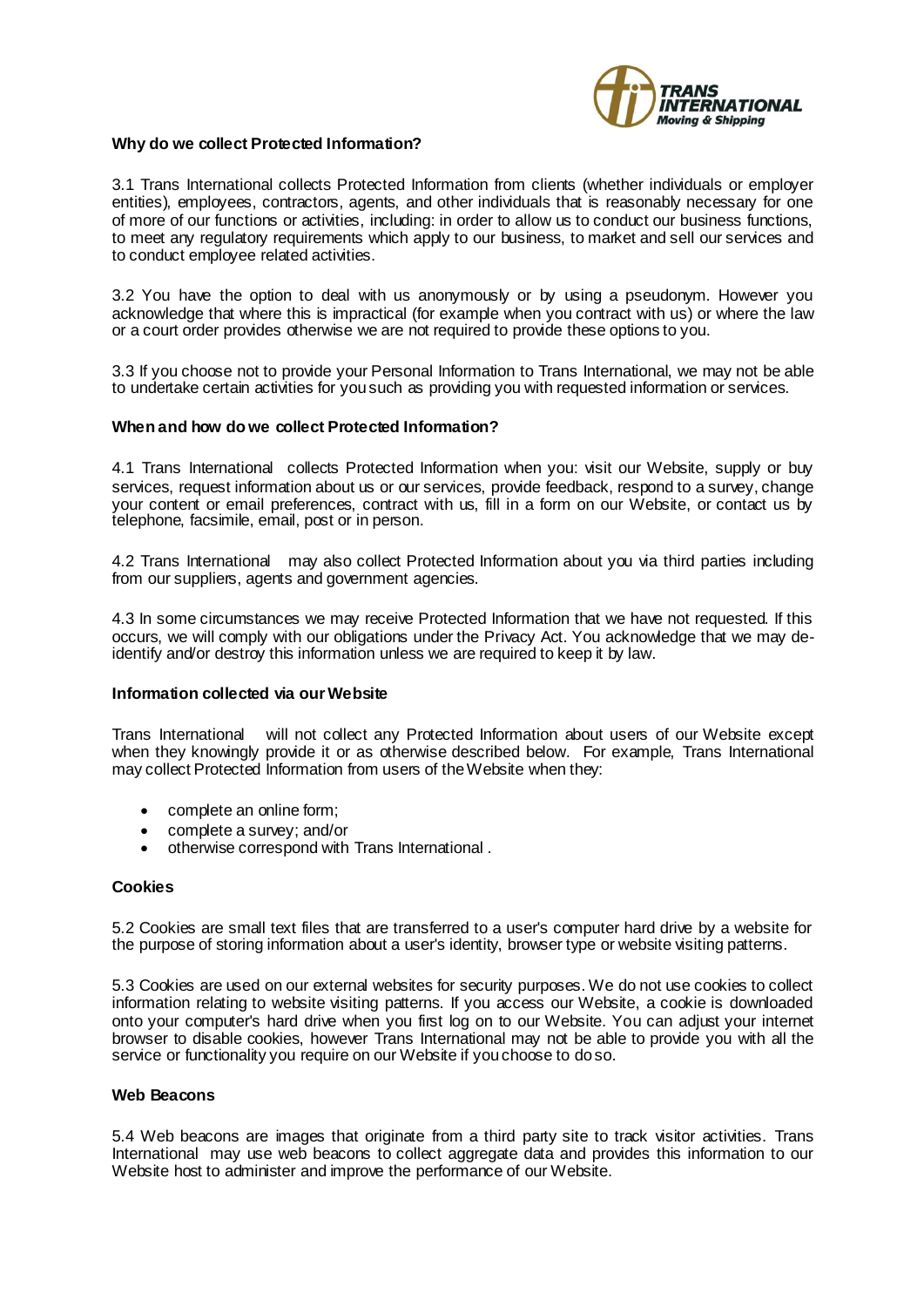

#### **Advertising**

5.5 We use Google and/or other third-party service providers to serve ads on our behalf across the Internet and sometimes on our Website. They may collect anonymous information about your visits to our Website (not including your name, address, email address or telephone number), and your interaction with our services. They may also use information about your visits to the Website and other websites to target advertisements for goods and services in order to provide more relevant advertisements about goods and services of interest to you.

#### **How Trans International uses the Protected Information it collects about you?**

6.1 Trans International uses the Protected Information it collects about you for our business functions and activities, which may include the following purposes:

- to provide you with information or services you have requested;
- to promote and market our services to you;
- to personalise and customise your experiences on our Website;
- to help Trans International research the needs of its clients;
- to conduct research for the purposes of improving existing services, creating new services or marketing our services;
- to provide you with ongoing information about Trans International and its activities;
- to allow us to provide third party information and offers in which we believe you may be interested;
- to comply with regulatory or other legal requirements;
- for purposes related to the employment of our personnel and providing internal services to our staff; and
- for any other purpose communicated to you at the time that the Protected Information was collected or for which you provided your consent.

6.2 Trans International may use your Protected Information for a secondary purpose if that secondary purpose is related to those purposes in clause 6.1, if we have your consent or if otherwise provided for under the Privacy Act.

6.3 Trans International may use your Protected Information to provide you with direct marketing materials if you would reasonably expect us to or if you consent to receive direct marketing materials. We will seek your consent to provide you with direct marketing materials if we have obtained your Protected Information from a third party. Direct marketing material may include promotional material about Trans International or the services offered by Trans International .

6.4 You may opt out of receiving direct marketing material by contacting us in any of the ways specified in the direct marketing materials or as set out in clause 13.

6.5 Generally, we will only collect and use your Protected Information in accordance with this Privacy Policy. In the event that we collect or use Protected Information in ways other than as stated in this Privacy Policy, we will ensure that we do so in accordance with the Privacy Act.

#### **Who do we disclose your Protected Information to?**

7.1 Depending on the nature of your relationship with Trans International, we may disclose your Protected Information to shareholders, officers and employees of Trans International, other businesses within our group of companies, service providers who assist us in our business operations (including third party service providers based overseas), government agencies, parties involved in the purchase or sale of any of our businesses, other third parties (including parties that are connected with or involved in our relationship with you), or otherwise as required by law.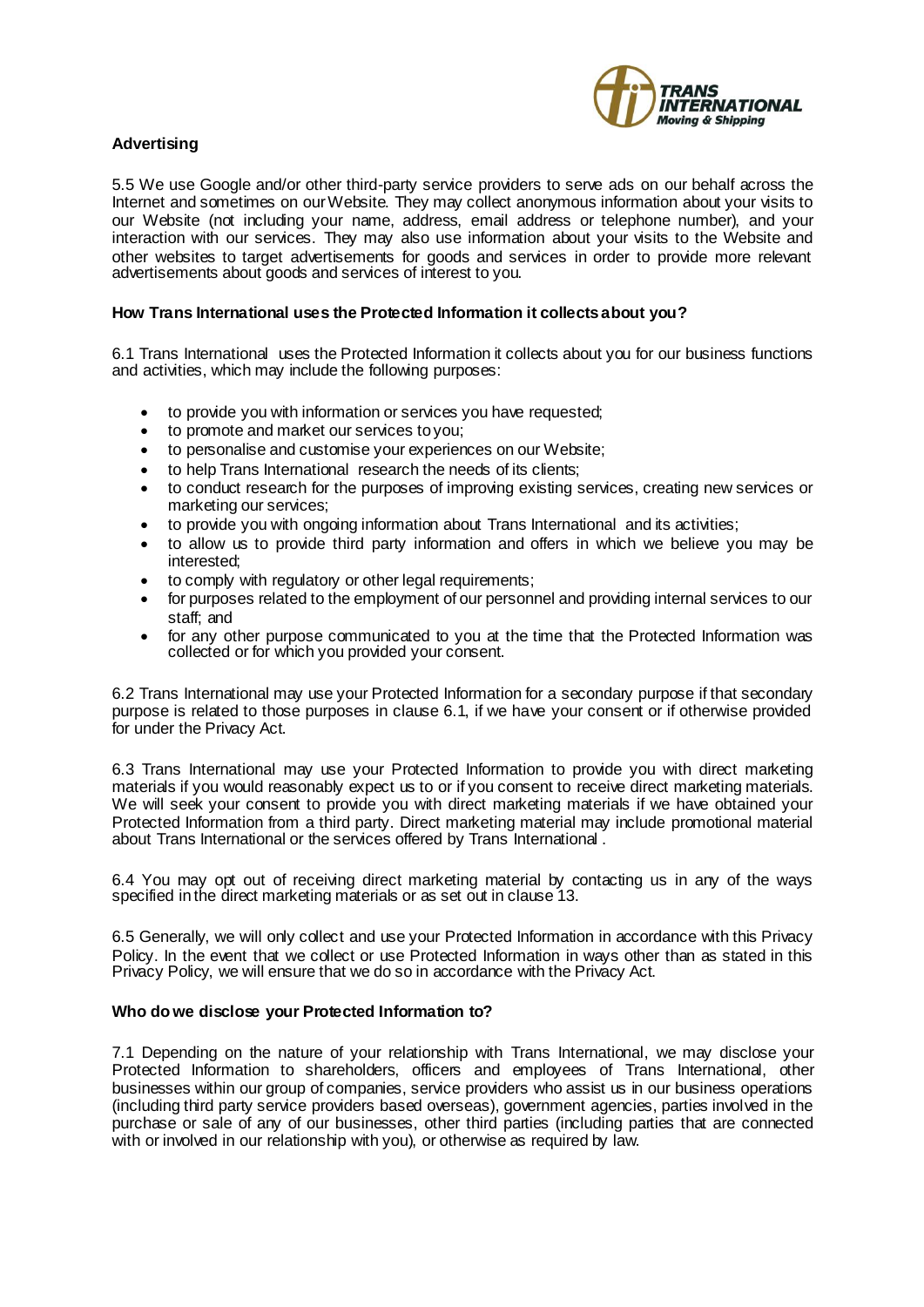

7.2 Trans International may also disclose your Protected Information to our Website host or service providers in certain limited circumstances, for example when our Website experiences a technical problem or to ensure that it operates in an effective and secure manner. To the extent that we do share your Protected Information with a service provider, we would only do so if that party has agreed to comply with our privacy standards as described in this Privacy Policy.

7.3 We may also share non-personal, de-identified and aggregated information for research or promotional purposes, in connection with providing requested information or services to you, or for the purpose of improving our services. We will not sell your Protected Information to third parties for marketing purposes.

7.4 Unless otherwise specified in this Privacy Policy, Trans International or Trans International's Website host will not disclose any of your Protected Information to any other organisation unless the disclosure is required by law or is otherwise permitted by the Privacy Act.

#### **Disclosure of your Protected Information overseas**

8.1 Your Protected Information may be disclosed outside of Australia to an entity in a foreign country, including entities in which Trans International has an ownership interest or third party service providers (Overseas Entities). The countries where your Protected Information may be disclosed will depend on the nature of our relationship with you, including whether we are responding to your enquiries, information requests or application for our services and the countries that these relate to. You can request a list of countries where your Protected Information is likely to be disclosed by contacting Trans International in any of the ways set out in clause 13.

8.2 It is possible that Overseas Entities to which we disclose your Protected Information may be subject to foreign laws that do not provide the same level of protection of information as in Australia. Overseas Entities may not be subject to any privacy obligations in some countries and they may be required or compelled to disclose your Protected Information to a third party such as overseas authority. You may not be able to seek redress in the overseas jurisdiction against the Overseas Entity.

8.3 By providing us with your protected information, you acknowledge and consent to us sharing your protected information to overseas entities for the purposes set out above, and you consent to us making multiple disclosures to an overseas entity for the same purpose as that initial disclosure. If you do not consent to us disclosing your protected information to Overseas Entities we may not be able to provide you with the requested services.

8.4 If you consent to us disclosing your Protected Information to an Overseas Entity and that Overseas Entity breaches the APPs, we will not be accountable for that breach under the Privacy Act and you will not be able to seek redress in respect of that breach under the Privacy Act.

#### **Storage and security of Protected Information held by Trans International**

9.1 Trans International will take reasonable steps to protect your Protected Information from misuse, interference and loss and from unauthorised access, modification or disclosure.

9.2 Trans International aims to keep your Protected Information secure and up to date. We will comply with our obligations under the Privacy Act in relation to any Protected Information that we handle, including information which is held on Trans International's computer systems.

9.3 Protected Information that is held by Trans International in hard copy is stored securely (whether on its premises or in offsite secure storage facilities) and is only disclosed or used for the purposes described in this Privacy Policy.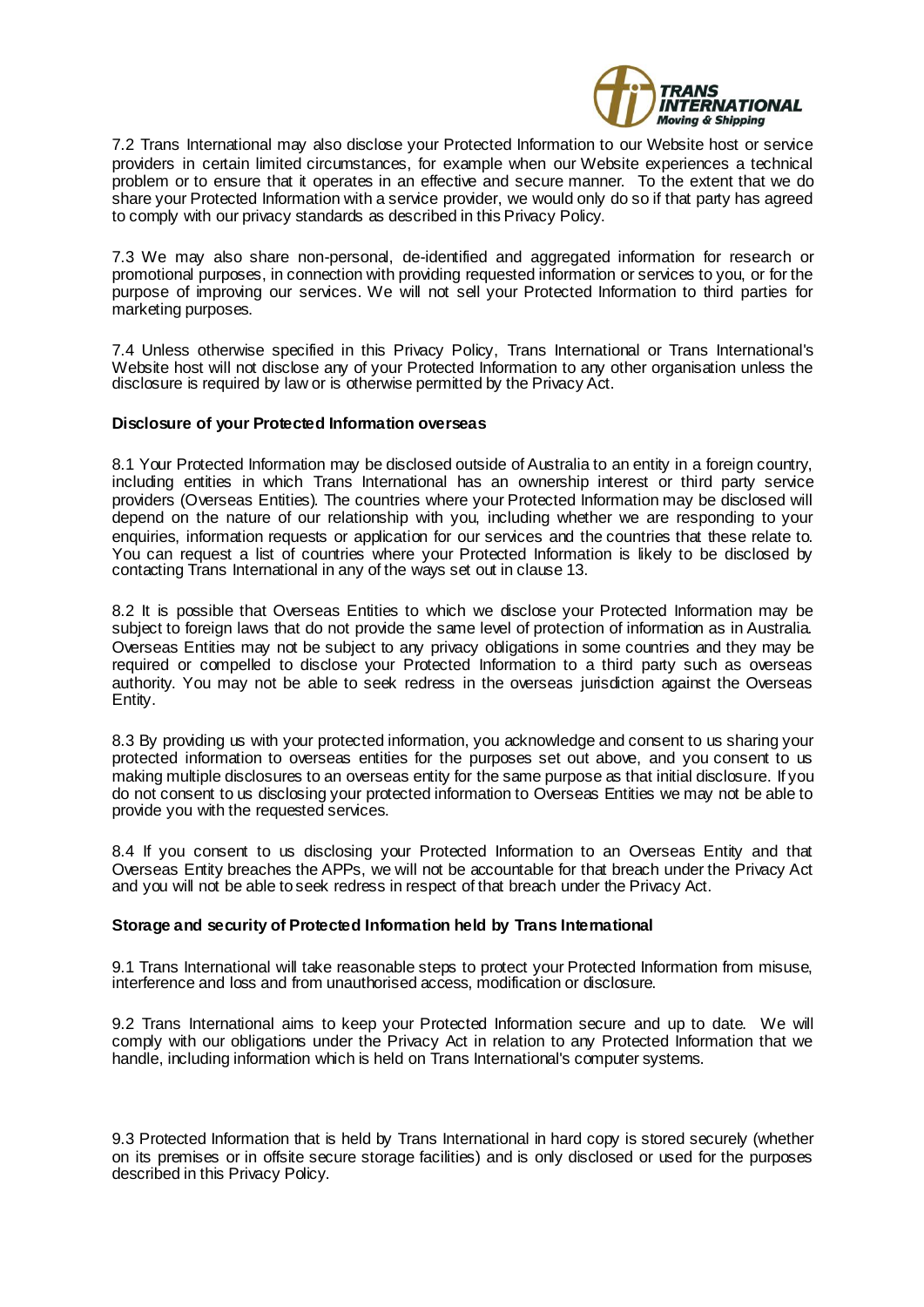

#### **Updating and correcting your Protected Information**

We will take reasonable steps to ensure that the Protected Information that we hold is accurate, up-todate and complete. You can update your Protected Information at any time by contacting Trans International in any of the ways specified in clause 13. Trans International welcomes any changes to your Protected Information so as to keep our records up to date.

#### **How long will Trans International keep your Protected Information?**

11.1 We will keep your Protected Information only for as long as required for our business purposes and otherwise as required by Australian law.

11.2 Where we no longer need to keep your Protected Information in accordance with clause 11.1, we will take reasonable steps to destroy or de-identify your Protected Information.

11.3 If you wish to have your Protected Information destroyed or de-identified, please let us know and we will take reasonable steps to do so (unless we need to keep it for legal, auditing or internal risk management reasons).

#### **Finding out what Protected Information Trans International holds about you**

12.1 You are entitled to access Protected Information that Trans International holds about you. If you request access to your Protected Information, we will grant your request unless providing you with access would unreasonably impact upon the privacy of others or is not otherwise permitted under the Australian Privacy Principles or at law. If we refuse your request to access your Protected Information, we will provide you with written reasons for the refusal.

12.2 A request for access can be made by contacting Trans International in any of the ways specified in clause 13.

#### **How to contact us and more information**

13.1 If you feel that your privacy has not been respected or that Trans International has conducted itself inconsistently with this Privacy Policy, the Australian Privacy Principles, a registered APP Code and/or the Privacy Act in respect of your Protected Information, or for any other queries, problems, complaints or communication in relation to this Privacy Policy, please contact us in any of the following ways:

email: [privacyofficer@sirva.com.au](mailto:privacyofficer@sirva.com.au)

write to:Att: Privacy Officer

202-228 Greens Road, Dandenong South, Victoria 3175 Australia

## **Privacy Collections Notice**

#### **Survey Client – Request for information/ application for services**

Trans International, an independent franchise of SIRVA Pty Ltd may collect and use your personal and sensitive information collectively known as protected information to respond to your enquiries, requests or applications for our services, and to provide you with requested information or services. If you choose not to provide us with your information we may not be able to provide you with requested information or services.